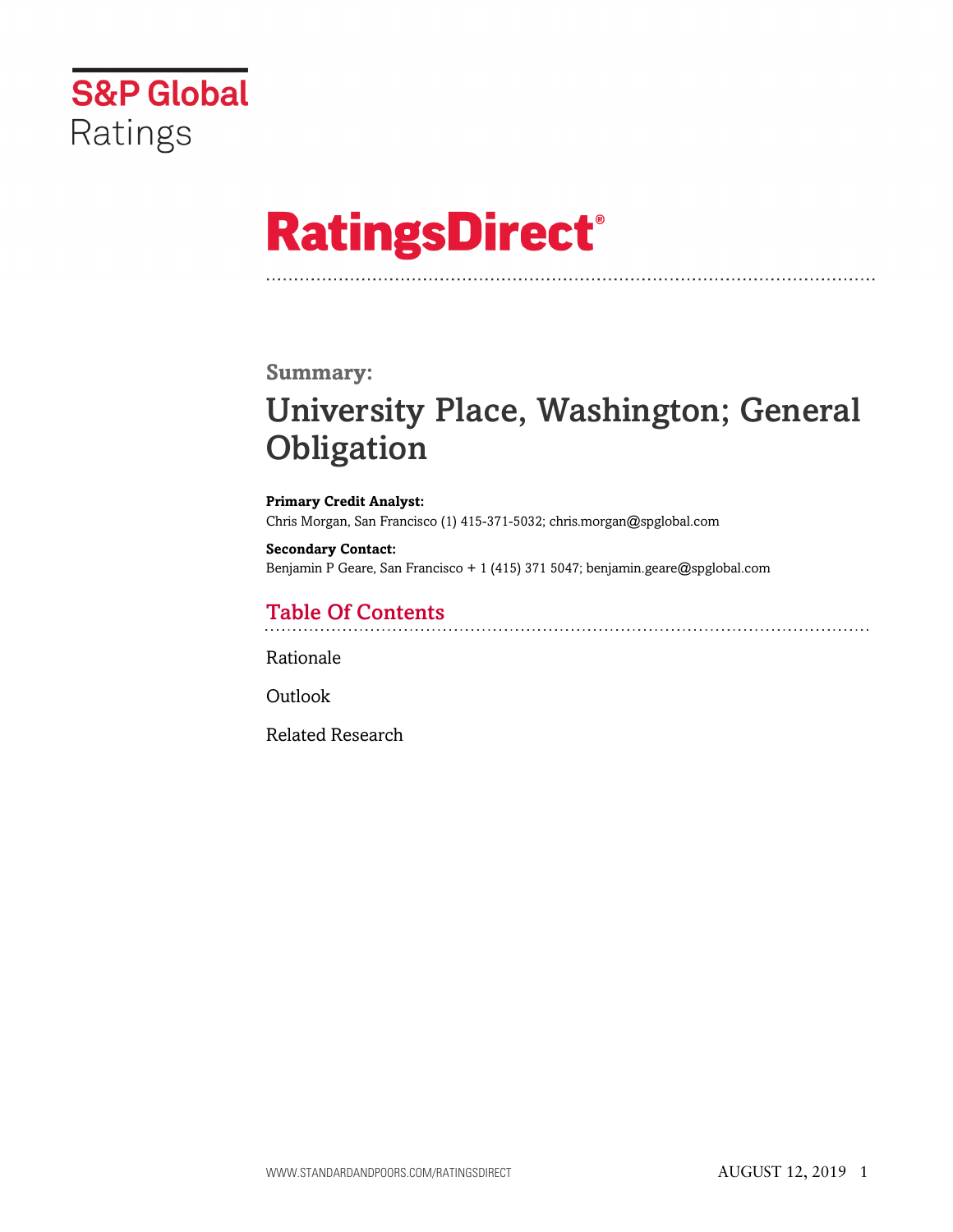# **Summary:** University Place, Washington; General Obligation

#### Credit Profile

University Place ltd tax GO bnds *Long Term Rating* Upgraded **AA+/Stable Upgraded** Upgraded

# <span id="page-1-0"></span>Rationale

S&P Global Ratings raised its long-term rating to 'AA+' from 'AA' on University Place, Wash.'s existing limited-tax general obligation (GO) bonds. The outlook is stable.

The rating action reflects our view of the city's easing debt burden after the city maximized what it could borrow a decade ago to push its town center development project forward in the face of the Great Recession. As limited-tax GO debt amortizes, the city is regaining statutory issuance flexibility virtually universally available to its state peers, which, coupled with a formal reserve policy, strengthens the city's ability to respond to a natural disaster.

Also factoring into the rating change is our view of the city's strong financial performance and rising reserves that, before our quantitative adjustments for analytical consistency, stand at 5x the level going into the Great Recession. Although this growth trend is likely partly cyclical in nature and we see increasing risk of a recession as a result of international tariff disputes, University Place's general fund net results have been particularly strong for a mostly built-out city. The city's available general fund balance inclusive of our adjustments for analytical consistency now exceeds 75% of expenditures, which is an important budgetary flexibility threshold under our criteria. Although the city's minimum reserve policy of 15% of expenditures is much lower and the city is working on a partly grant-funded main street redevelopment project that could require general fund resources, should we come to anticipate that the city will sustain reserves above this threshold in the face of less favorable revenue conditions, we see potential for raising the rating further.

The city will have about \$42 million in governmental debt outstanding at the end of 2019.

#### Security and use of proceeds

The bonds are secured by the city's full faith and credit, including the obligation to levy ad valorem taxes subject to statutory limitations that include a maximum levy rate of \$3.60 per \$1,000 of assessed value under current conditions (the city's levy rate in 2019 was \$1.04) and a limitation on property tax revenue growth to 1% per year, excluding new construction. The rating is equal to our view of the city's general creditworthiness, as obligor, because the limitations do not narrow the tax base or limit the fungibility of property tax revenue for different uses.

Proceeds of the city's GO debt have generally funded capital improvements, and the series 2016 proceeds enabled the city to refund prior issuances for interest expense savings.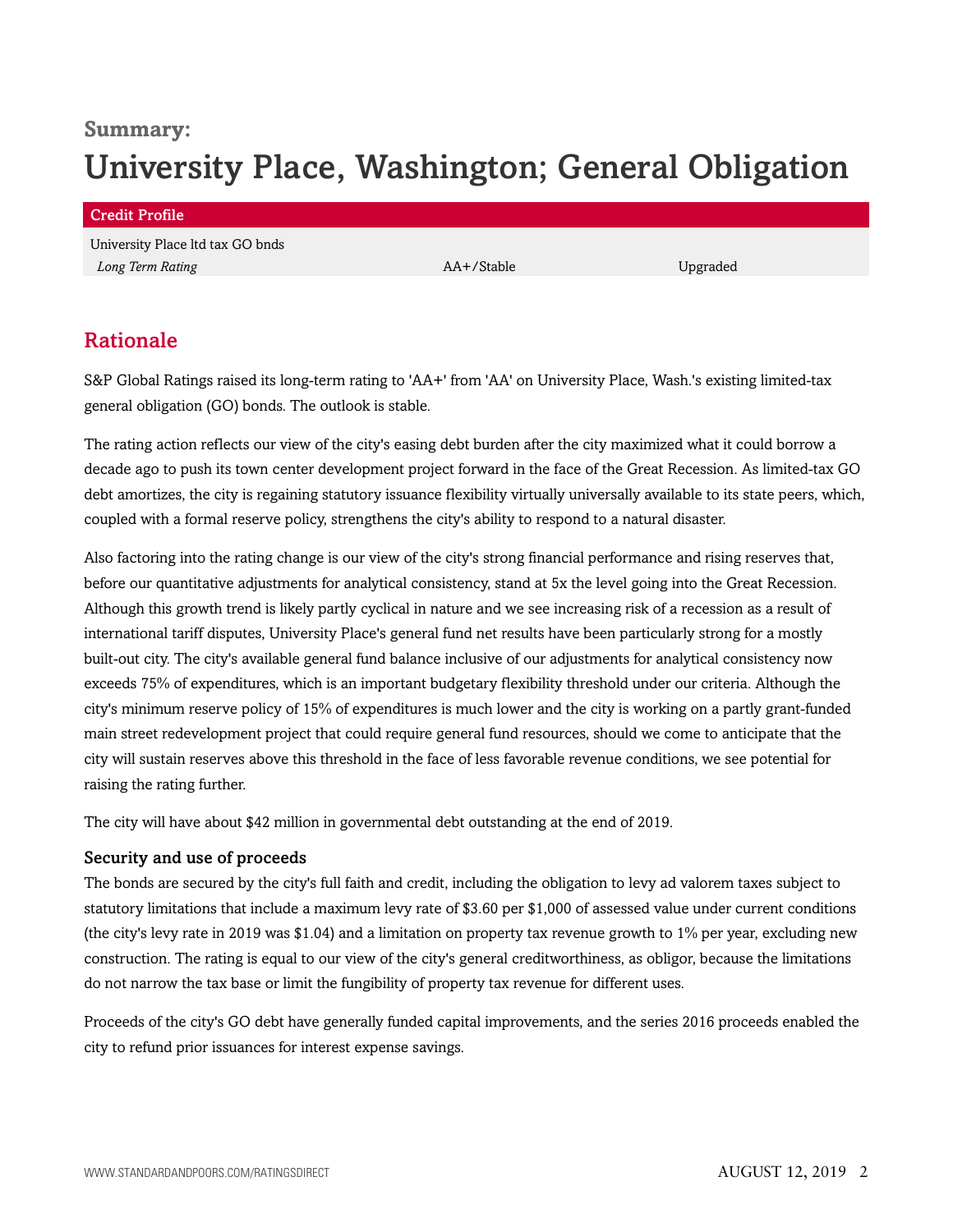#### Credit overview

The rating reflects our opinion of the city's:

- Very strong economy, with access to a broad and diverse metropolitan statistical area;
- Very strong management, with strong financial policies and practices under our financial management assessment methodology;
- Strong budgetary performance, with operating surpluses in the general fund and at the total governmental fund level in fiscal 2018;
- Very strong budgetary flexibility, with an available fund balance in fiscal 2018 of 81% of operating expenditures;
- Very strong liquidity, with total government available cash at 126% of total governmental fund expenditures and 7x governmental debt service, and access to external liquidity we consider strong;
- Weak debt and contingent liability position, with debt service carrying charges at 18% of expenditures and net direct debt that is 162% of total governmental fund revenue, but low overall net debt at less than 3% of market value; and
- Adequate institutional framework score.

#### Strong economy

The city serves an established nine-square-mile suburban area just southwest of Tacoma that was largely developed prior to its incorporation in 1995. Its 33,090 residents have access to employment centers in the broad and diverse Seattle-Tacoma-Bellevue metropolitan statistical area, including Seattle, which is 38 miles to the northwest. We project the city's per capita effective buying income at 112% of the national level in 2023, and per capita market value stands at \$128,100. The county unemployment rate in 2018 was 5.2%, which was slightly higher than the national level.

Overall, the city's market value grew by 12% over the past year to \$4.2 billion in 2019 following similarly strong 8% and 12% rates in the two prior years. The city, which is mostly built out, fronts Puget Sound and has a region-serving municipal golf course. This has, over the years, made it the location for many of south Puget Sound's higher-end homes, and we understand that tax base growth reflects a surging property market in the county rather than significant local construction, although the city's town center has seen additions in the past three years.

#### Very strong management

We view the city's management as very strong, with strong financial policies and practices under our financial management assessment methodology, indicating our view that financial practices are strong, well embedded, and likely sustainable.

Key polices include:

- A budget formation process that incorporates internal and external analyses of historical revenue and expenditure trends to build assumptions;
- Budget-to-actual reports that include an analytical narrative of trends and deviations presented to the city council quarterly;
- Maintenance of a 10-year financial forecasting model that incorporates historical information and economic projections and details the city's various budgetary line items to help stakeholders understand long-term trends with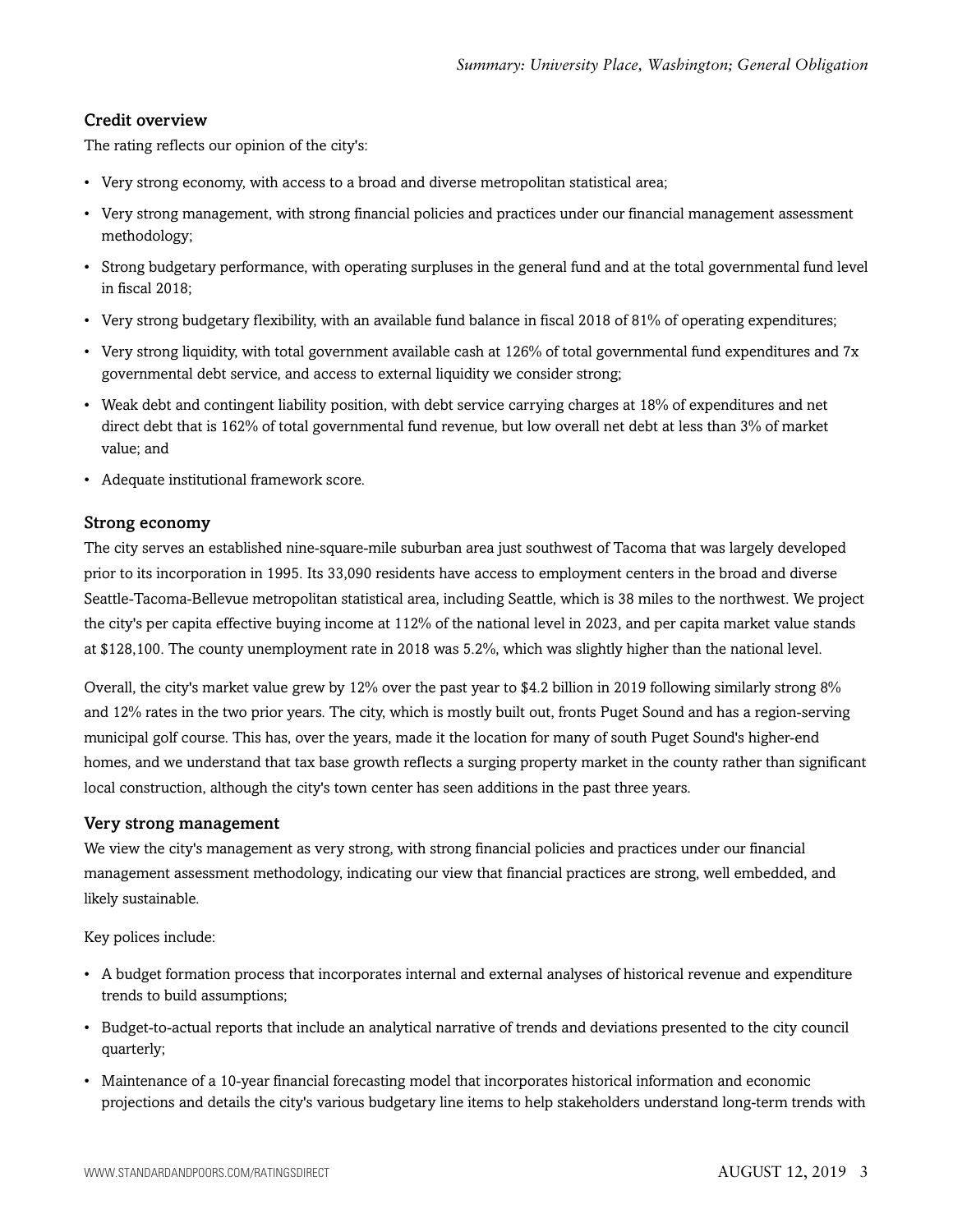a goal of maintaining structural balance;

- Annually updated six-year capital improvement plan that details the timing and funding source of each project;
- Lack of formal investment policy but quarterly discussions between management and the chair of the city council financing committee and a practice of providing holdings and earnings reports in annual financial reports;
- Debt policy that lays out policy principles but does not include what we consider material quantitative constraints; and
- A formal fund balance policy to maintain a cash reserve of 5% to 15% of its operating budget, based on one month's operating expenses to manage economic uncertainty.

The city is managing cybersecurity risk through participation in a municipal insurance pool, monthly security awareness training, and a formal policy to respond to breaches.

#### Strong budgetary performance

University Place's budgetary performance is strong, in our opinion. The city had operating surpluses of 19% of expenditures in the general fund and of 26% across all governmental funds in fiscal 2018. These figures include quantitative adjustments for analytical consistency for both recurring transfers out that we have treated as expenditures and to remove \$2.6 million in transfers out from the general fund in 2018 for one-time spending on the city hall. (Without this latter adjustment, the city's net results would have been balanced.)

Although the city has been enjoying a now three-year streak of double-digit general fund net results as a percentage of expenditures inclusive of our adjustments, we understand from management that real estate transfer taxes have played a role in recent performance. We expect performance to moderate in the medium term, consistent with our expectation of slowing real GDP growth in the western U.S. states through 2021 that we think will moderate property sales activity and retail sales volumes. State data, which use a cash basis of accounting and a slightly different definition of the general fund, show property tax revenue, which generally can grow by only 1% per year excluding new construction, made up 22% of general fund revenue, followed by 20% for sales and use taxes and 12% for other taxes such as business gross receipts taxes.

We understand that the city has been tweaking fees to maintain structural balance with an increase in its transportation benefit district fee and sewer franchise fee to eliminate direct general fund support to the city's street fund, and management reports that the city's staffing levels have been largely stable with no plans for major changes through 2020.

#### Very strong budgetary flexibility

University Place's budgetary flexibility is very strong, in our view, with an available fund balance in fiscal 2018 of 81% of operating expenditures, or \$10.9 million, inclusive of our adjustments for recurring transfers out of the general fund. This ratio is one of the highest in the state among municipalities with debt that we rate, and should we come to view the city as likely to maintain its available general fund balance at at least 75% of expenditures, that would represent a material credit positive. For now, we think that a slowdown in revenue growth, coupled with the potential for using general fund resources to support the city's Main Street redevelopment project (which is linked to its town center) could lead to fluctuations in the city's budgetary flexibility. At this point the city is contemplating temporarily using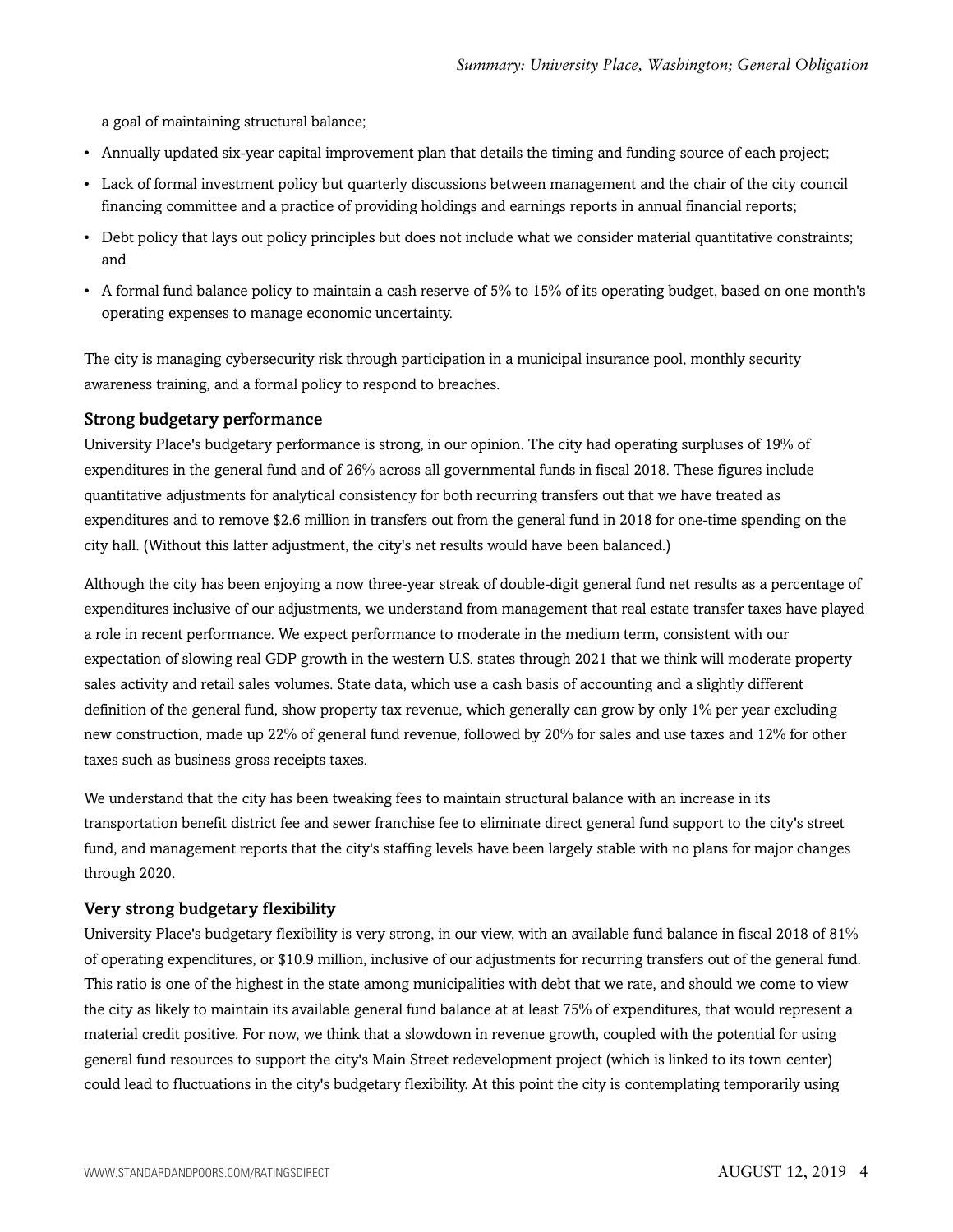only about \$950,000 (7% of expenditures) for the project ahead of property sales; we understand that those sales will net about \$2.9 million by 2025 under the city's contract with a developer, and we anticipate that the city's financial position will continue to represent a significant credit strength for the foreseeable future.

#### Very strong liquidity

In our opinion, University Place's liquidity is very strong, with total government available cash at 126% of total governmental fund expenditures and 7x governmental debt service in 2018. In our view, the city has strong access to external liquidity if necessary based on its demonstrated ability to tap the capital markets during the past 15 years, including GO and sales tax revenue bond issuances.

Substantially all of city's investments are held with the state Local Government Investment Pool, which manages liquid assets for most local governments in the state and makes investment decisions using what we consider to be conservative guidelines.

Management has confirmed that the city has no alternative financing obligations, which we find can represent a source of contingent liquidity risk.

#### Very weak debt and contingent liability profile

In our view, University Place's debt and contingent liability profile is weak. Total governmental fund debt service is 18% of total governmental fund expenditures, and net direct debt is 162% of total governmental fund revenue. However, overall net debt is low at 2.6% of market value, which is, in our view, a positive credit factor. The city has one of the weaker debt profiles among peers in the state as a result of financing related to its Town Center project, which combined civic buildings with urban-scale commercial and residential buildings that the city had theretofore not had and was intended to give the city a focal point. With most of the original project site developed, the city has shifted its focus to improving infrastructure along Bridgeport Way, the city's main north-south street, to accommodate denser development in the city over time. We understand that property that the city already owns will provide much of the financing, and the city has no plans to issue additional debt.

As the city amortizes its debt outstanding, we expect its debt ratios to improve and its capacity to issue nonvoted GO debt to grow. As of the end of 2018, the city's debt portfolio and tax base size would allow it to issue \$24 million in nonvoted GO debt for general purposes, or \$67 million with a public vote.

The city participates in cost-sharing, multiple-employer public employee defined benefit retirement plans managed by the Washington State Department of Retirement Systems and must make its full annual required pension contribution each year. Using reporting standards in accordance with Governmental Accounting Standards Board Statement Nos. 67 and 68, the city's proportionate share of the collective net pension liability as of June 30, 2018 was \$1.4 million for Public Employees Retirement System (PERS) 1 and \$700,000 for PERS 2/3. As of June 30, 2018 PERS 1--its largest liability--maintained a funded level of 63.2%, using its fiduciary net position as a percentage of the total pension liability, and PERS 2/3 maintained a funded level of 95.8%. University Place's pension contributions in 2018 totaled 2.7% of total governmental fund expenditures, which is low relative to its state peers. This is partly a function of its young age (24 years), with less exposure to previous plans that had more favorable benefits. But it's also a function of not having a direct liability related to Law Enforcement Officers and Fire Fighters (LEOFF) plans. The city contracts with the county for law enforcement services (which is responsible for managing an LEOFF liability), and an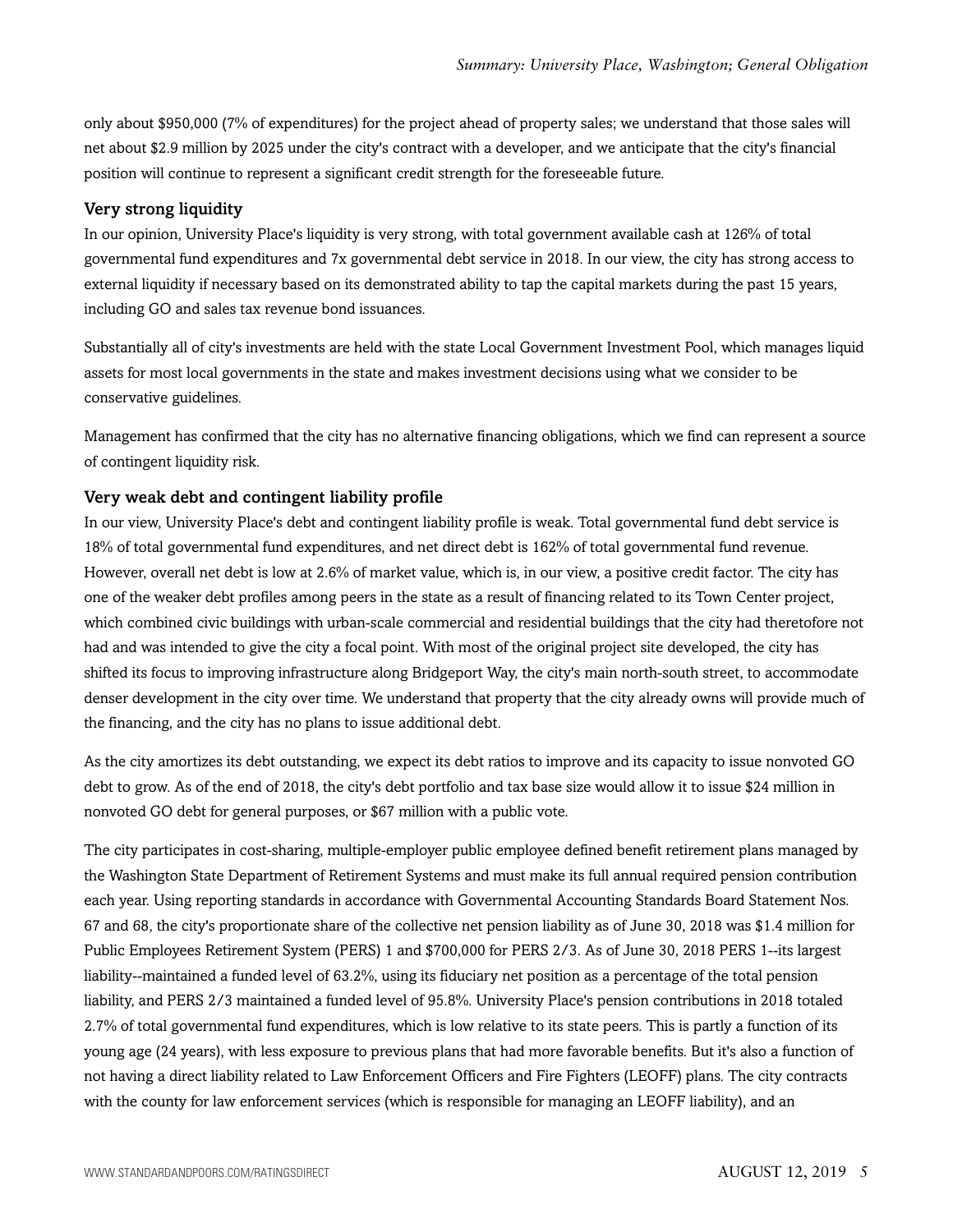overlapping district, West Pierce Fire and Rescue, directly provides fire and emergency medical services.

The contribution amounts for the Department of Retirement Systems-administered pension plans are actuarially based. PERS 1 uses a 10-year, level-percent layered amortization approach; the city's other plans use an aggregate actuarial cost method that amortizes the unfunded actuarial accrued liabilities over the average remaining working lifetime of their employees, which effectively results in an open amortization period of approximately 15 years. We view open amortizations as more risky because they are not designed to fully pay off unfunded liability; however, with a short enough period (such as 15 years), significant funding progress can still be made. Mortality rates used to determine liabilities are projected on a generational basis, which, in our view, reduces the risk of significant upward revisions to liabilities following experience studies and thus provides more consistency to contribution rates. The liabilities used to calculate the funded levels discussed above are discounted at 7.5%, which is slightly above national averages, leading to an above-average likelihood of upward revisions to the net pension liability following years of poor investment performance. These actuarial methodologies and assumptions are generally comparable with those of other pension plans nationally.

The city does not offer other postemployment benefits.

#### Institutional framework

The institutional framework score for Washington municipalities is adequate, partly as a result of statutory discretion over the quality and timeliness of financial reporting.

### <span id="page-5-0"></span>**Outlook**

The stable outlook reflects our view that the city's operating performance is likely to moderate but that even if the city uses a portion of its reserves for capital spending related to its Main Street project, we think its budgetary flexibility going into what we think is a period of higher recession risk will remain a key credit strength. Moreover, strong assessed valuation growth, should it continue, and scheduled debt payments will continue to improve the city's statutory debt capacity, which we think can be important in an area with significant seismic risk exposure. We don't expect to change our rating during the next two years.

#### Upside scenario

Although we think the city's debt profile will remain a credit weakness during our two-year outlook horizon, we could raise the rating if the city continued to show strong-to-very-strong budgetary performance, if economic growth continued to fuel tax revenue growth, and if we thought the city were likely to sustain its available general fund balance in excess of 75% of expenditures.

#### Downside scenario

We could lower the rating if a recession scenario significantly depressed revenue performance that led to weak budgetary performance and the city concurrently upped its ambitions for capital investment that caused it to significantly draw on its reserves and debt capacity.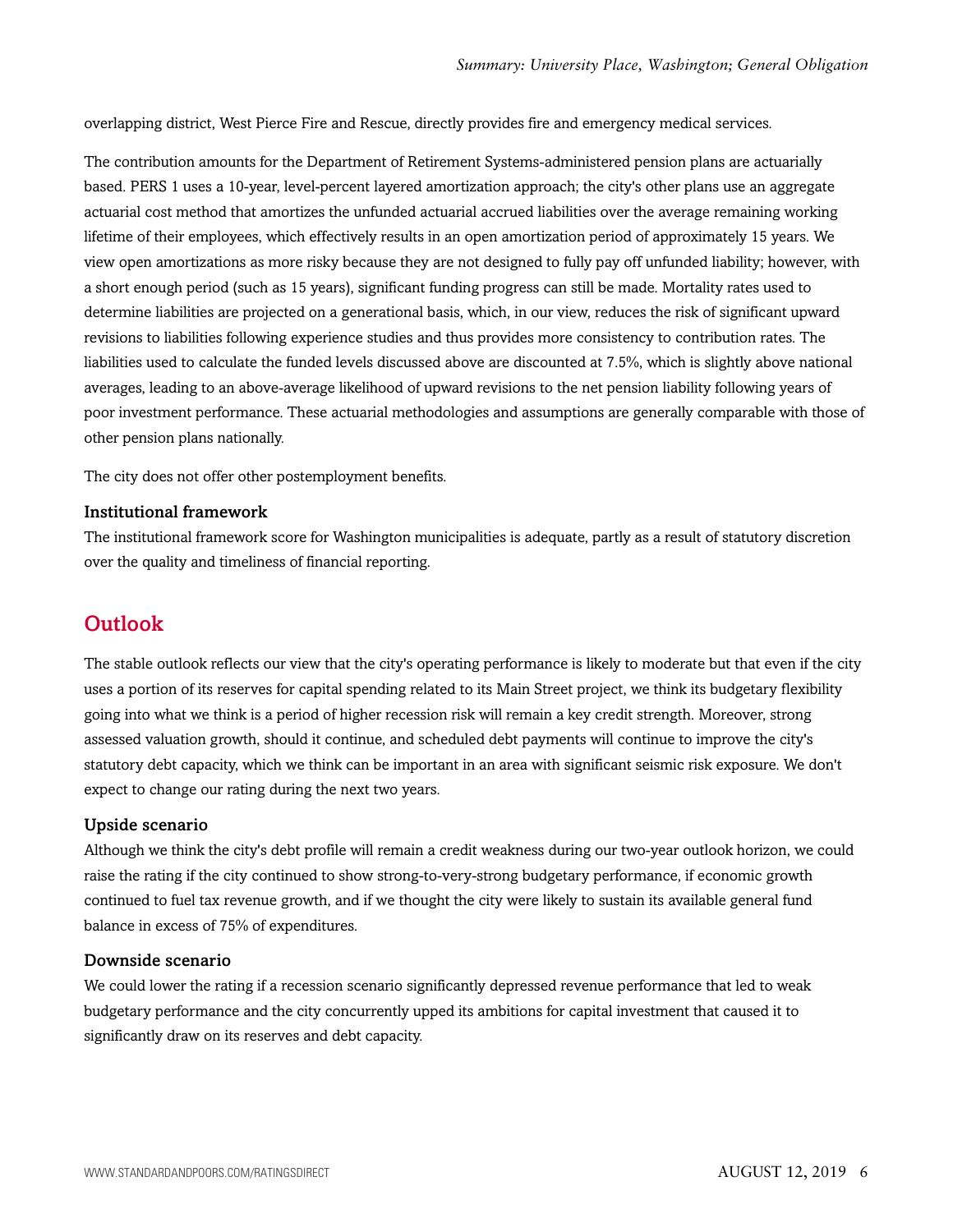# <span id="page-6-0"></span>Related Research

- U.S. State And Local Government Credit Conditions Forecast, Oct. 24, 2018
- S&P Public Finance Local GO Criteria: How We Adjust Data For Analytic Consistency, Sept. 12, 2013
- Incorporating GASB 67 And 68: Evaluating Pension/OPEB Obligations Under Standard & Poor's U.S. Local Government GO Criteria, Sept. 2, 2015
- 2018 Update Of Institutional Framework For U.S. Local Governments

Certain terms used in this report, particularly certain adjectives used to express our view on rating relevant factors, have specific meanings ascribed to them in our criteria, and should therefore be read in conjunction with such criteria. Please see Ratings Criteria at www.standardandpoors.com for further information. Complete ratings information is available to subscribers of RatingsDirect at www.capitaliq.com. All ratings affected by this rating action can be found on S&P Global Ratings' public website at www.standardandpoors.com. Use the Ratings search box located in the left column.